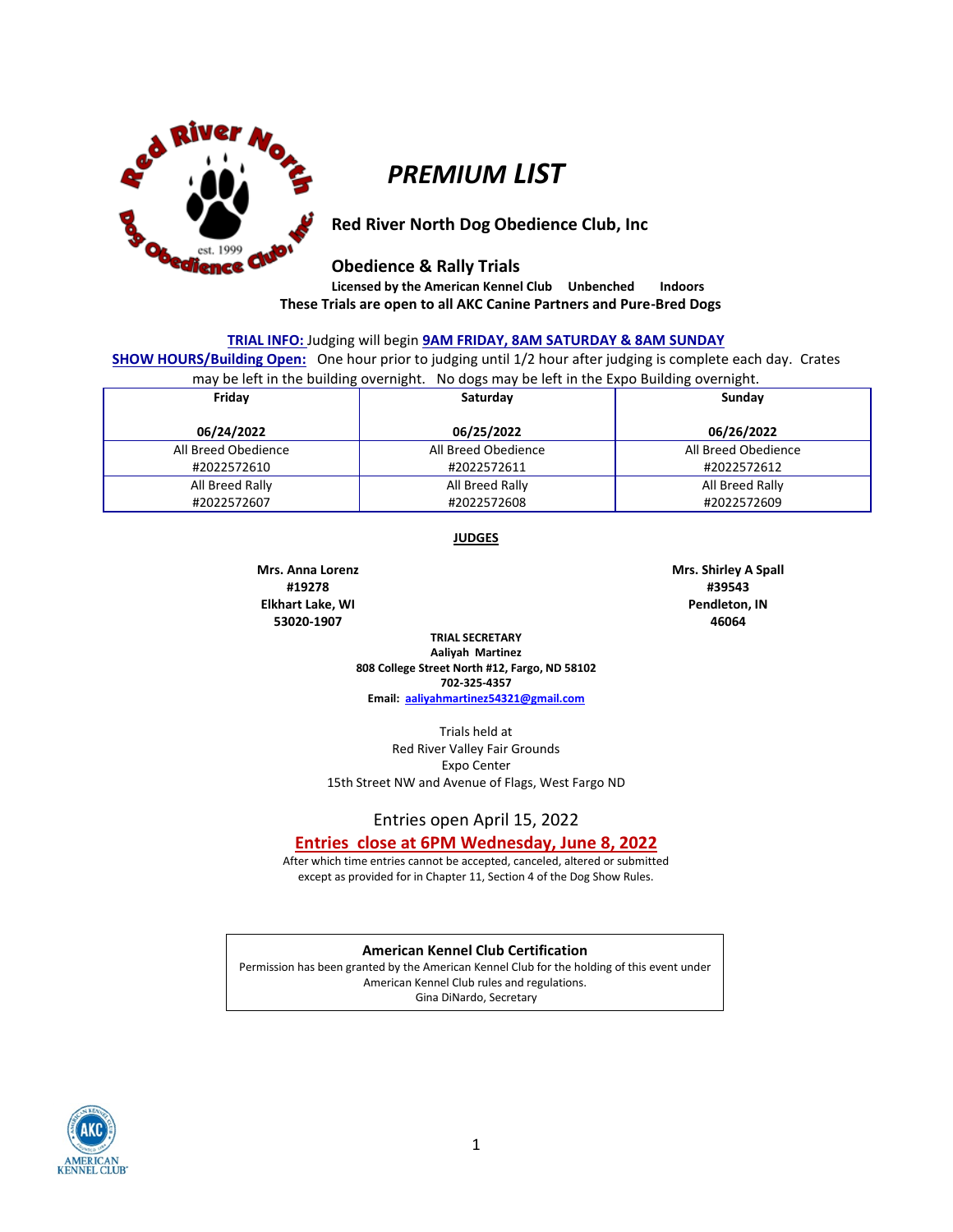### **OFFICERS AND BOARD MEMBERS OF RED RIVER NORTH DOG OBEDIENCE CLUB, INC**

| President:             | Dave Arnholt               | Secretary:                                    | Teresa Toikka-Jensen |
|------------------------|----------------------------|-----------------------------------------------|----------------------|
| <b>Vice President:</b> | Jamie Neary                | Treasurer:                                    | Kathy Lehman         |
|                        | <b>Directors At Large:</b> | Rhonda Wensel, Nancy Lindblom, Lila Hlebichuk |                      |

#### **EVENT COMMITTEE**

Chair: Lois Eid, 1331 River St, West Fargo, ND 58078 [eidcollies@msn.com](mailto:eidcollies@msn.com) 701-212-6188 Chief Steward: Lila Hlebichuk [lilahl@yahoo.com](mailto:lilahl@yahoo.com)

Lila Hlebichuk, and all members of RRNDOC

Committee Members are allowed to exhibit and steward at these trials per AKC Regulations.

This is the running order of the classes:

|                           | <b>Friday</b>        | Saturday             | <b>Sunday</b>        |
|---------------------------|----------------------|----------------------|----------------------|
| <b>RING 1</b>             | 6/24/2022            | 6/25/2022            | 6/26/2022            |
| <b>Utility B</b>          | Mrs. Anna Lorenz     | Mrs. Shirley A Spall | Mrs. Anna Lorenz     |
| Utility A                 | Mrs. Anna Lorenz     | Mrs. Shirley A Spall | Mrs. Anna Lorenz     |
| <b>Preferred Utility</b>  | Mrs. Anna Lorenz     | Mrs. Shirley A Spall | Mrs. Anna Lorenz     |
| <b>Graduate Open</b>      | Mrs. Anna Lorenz     | Mrs. Shirley A Spall | Mrs. Anna Lorenz     |
| <b>Rally Master</b>       | Mrs. Anna Lorenz     | Mrs. Shirley A Spall | Mrs. Anna Lorenz     |
| <b>Rally Excellent B</b>  | Mrs. Anna Lorenz     | Mrs. Shirley A Spall | Mrs. Anna Lorenz     |
| <b>Rally Excellent A</b>  | Mrs. Anna Lorenz     | Mrs. Shirley A Spall | Mrs. Anna Lorenz     |
| <b>Rally Advanced B</b>   | Mrs. Anna Lorenz     | Mrs. Shirley A Spall | Mrs. Anna Lorenz     |
| <b>Rally Advanced A</b>   | Mrs. Anna Lorenz     | Mrs. Shirley A Spall | Mrs. Anna Lorenz     |
| <b>Rally Intermediate</b> | Mrs. Anna Lorenz     | Mrs. Shirley A Spall | Mrs. Anna Lorenz     |
|                           | Friday               | Saturday             | Sunday               |
| <b>RING 2</b>             | 6/24/2022            | 6/25/2022            | 6/26/2022            |
| <b>Novice B</b>           | Mrs. Shirley A Spall | Mrs. Anna Lorenz     | Mrs. Shirley A Spall |
| <b>Novice A</b>           | Mrs. Shirley A Spall | Mrs. Anna Lorenz     | Mrs. Shirley A Spall |
| <b>Preferred Novice</b>   | Mrs. Shirley A Spall | Mrs. Anna Lorenz     | Mrs. Shirley A Spall |
| <b>Graduate Novice</b>    | Mrs. Shirley A Spall | Mrs. Anna Lorenz     | Mrs. Shirley A Spall |
| Open A                    | Mrs. Shirley A Spall | Mrs. Anna Lorenz     | Mrs. Shirley A Spall |
| Open B                    | Mrs. Shirley A Spall | Mrs. Anna Lorenz     | Mrs. Shirley A Spall |
| <b>Beginner Novice B</b>  | Mrs. Shirley A Spall | Mrs. Anna Lorenz     | Mrs. Shirley A Spall |
| <b>Beginner Novice A</b>  | Mrs. Shirley A Spall | Mrs. Anna Lorenz     | Mrs. Shirley A Spall |
| <b>Rally Novice B</b>     | Mrs. Shirley A Spall | Mrs. Anna Lorenz     | Mrs. Shirley A Spall |
| <b>Rally Novice A</b>     | Mrs. Shirley A Spall | Mrs. Anna Lorenz     | Mrs. Shirley A Spall |

Obedience Classes with jumps will start with the jump height of 4 inches. Rally Classes with jumps will start with the jump height of 4 inches. Jump heights will be adjusted in ascending order.

2 All dogs must be held on leash or crated except when being judged or in the warm up area. Each handler is responsible for cleaning up after their own dogs.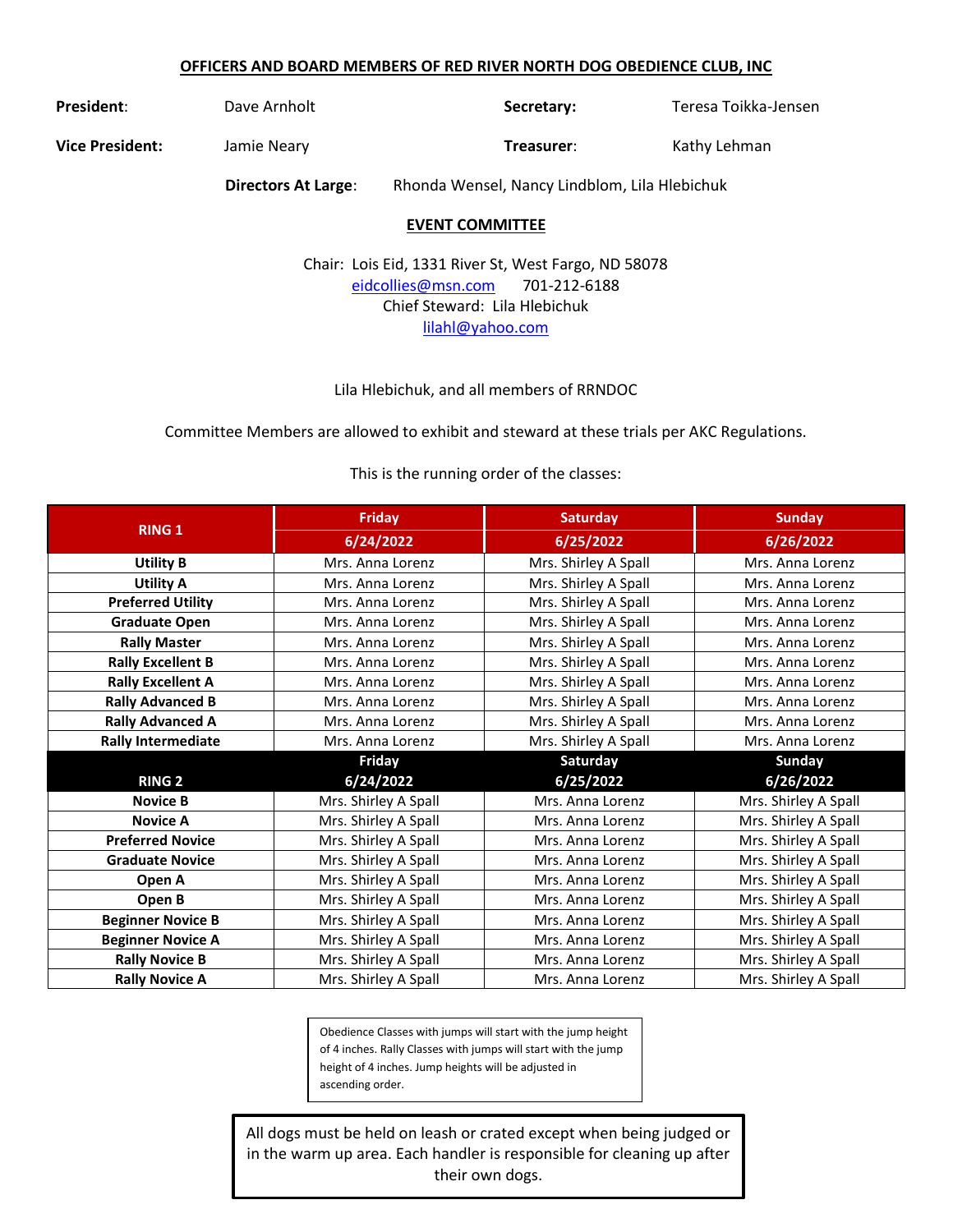#### **SAFETY, BEHAVIOR, AND LIABILITY**

- **By entering this trial**, exhibitors acknowledge that they are familiar with the rules and regulations of this sport.
- THE RED RIVER NORTH DOG OBEDIENCE CLUB, INC., THE TRIAL SECRETARY, the RED RIVER VALLEY FAIRGROUNDS, THEIR AGENTS, EMPLOYEES, ETC., FMKC and AKC assume no responsibility for any loss, damage, injury, or death sustained by exhibitors, handlers, or to any of their dogs or property, and assumes no responsibility for injury to children not under control of their parent(s) or guardian(s) and assume no responsibility for any loss, damage or injury sustained by spectators, exhibitors, handlers, their employees or children, etc., or to any of their dogs or property. Entrants and spectators to this show do so entirely at their own risk.
- THIS SHOW IS GOVERNED BY THE AMERICAN KENNEL CLUB. Exhibitors should read the AKC agreement on the entry.
- THIS CLUB DOES AGREE TO ARBITRATE CLAIMS as set forth on the Official AKC Entry form for these events.
- Any exhibitor whose dog and/or children create unnecessary disturbances or repeatedly engage in unsafe or disruptive behavior may, at the discretion of the Trial Committee, be asked to leave the trial site. There will be no refunds of entry fees if a person is asked to leave the trialsite.
- **All dogs** must be held on leash at all times when not in the ring or in the designated warm-up area.
- **Crates** may be left overnight; however, Red River North Dog Obedience Club, the Fargo Moorhead Kennel Club and Red River Valley Fairgrounds will not be responsible for any lost or damaged items left at the showsite. No dogs may remain in the building after the end of the trial each day.
- **Exhibitors should follow their veterinarians' recommendation** to assure their dogs are free of internal and external parasites, any communicable diseases, and have appropriatevaccinations.
- **Puppies under six months of age are strictly prohibited from the trialgrounds.**
- **Please keep walkways and aisles clear at all times under the orders of local Fire Marshall. This is a Nonsmoking Building. REFUNDS**
- Bitches in season are not permitted in the Trial. Full entry fee will be refunded for bitches in season. Entry fees, less \$6 administrative fee per day, will be refunded for dogs that become sick or injured after the closing date. Owner must present signed letter from veterinarian to trial secretary prior to start ofshow.
- If, because of riots or civil disturbances or other acts beyond the control of the management, it is impossible to open or to complete the trial, no refund of entry will bemade.
- ENTRY FEES WILL NOT BE REFUNDED in the event that a dog is absent, disqualified, excused by a Veterinarian at the trial or Judge or barred from competition by act of the Show Committee.
- RRNDOC reserves the right to cancel these trials in the event of extreme weather conditions and no entry fee refunds will be made in such case.

## **RINGSIDE**

- Dogs may arrive any time prior to judging. All dogs not needed for further judging will be excused.
- Judges are not required to wait for dogs. Exhibitors alone are responsible for being at the ring gate when it is their turn to run.
- **Digital Photographs or videos** maybe taken and used by the trial giving club, your attendance at this event constitutes your permission to use your and /or your dog's images.

## **ENTRIES**

- Make Checks payable to **RRNDOC**.
- Mail entries to **Aaliyah Martinez, Trial Secretary, 808 College Street North #12, Fargo, ND 58102**
- CANADIAN EXHIBITORS must make fees payable in US Funds.
- TELEPHONE, FAX, EMAIL AND UNSIGNED ENTRIES CANNOT BE ACCEPTED.
- Entries not on official AKC Entry forms and photo copies of entry forms without Agreement and Rules attached are not acceptable.
- Entries without funds are not a valid entry. Postdated or returned Checks do not constitute a valid entry fee. There will be a \$35 service fee for any returned check.
- ERRORS ON ENTRY FORMS are the responsibility of the owners and no entry fee will be refunded after published closing date. PLEASE submit all information about dog, including sire/dam when known. For inclusion in the catalog, please list ALL AKC titles earned by the dog.
- No Entry will be accepted which specifies any condition as to its acceptance. Telegraph, e-mail and unsigned entries cannot be accepted and will be returned.
- The Club assumes no responsibility for wrong or incomplete information given on the entry blank by the owner or the owner's agent. RESPONSIBILITY FOR COMPLETENESS OF ENTRY RESTS SOLELY WITH ENTRANT. (Requirements for completeness of entry are found [http://images.akc.org/pdf/rulebooks/RO2999\\_0318.pdf page 8-9\)](http://images.akc.org/pdf/rulebooks/RO2999_0318.pdf%20page%208-9). Full registered name of dog includes ALL AKC titles.
- TRANSFERS will be allowed and must be submitted to the trial secretary at least thirty minutes prior to the start of each trial that day.
- ALL TROPHIES/PRIZES must be claimed at the show or they become the property of the Show giving Club.
- CONFIRMATION OF ENTRY: Confirmation and judging program will be e-mailed to the address listed on the official AKC Entry Form. Hard copy by written request only.
- MIXED BREED DOGS that have been listed with AKC Canine Partners may participate provided their listing numbers have been recorded on the entry form.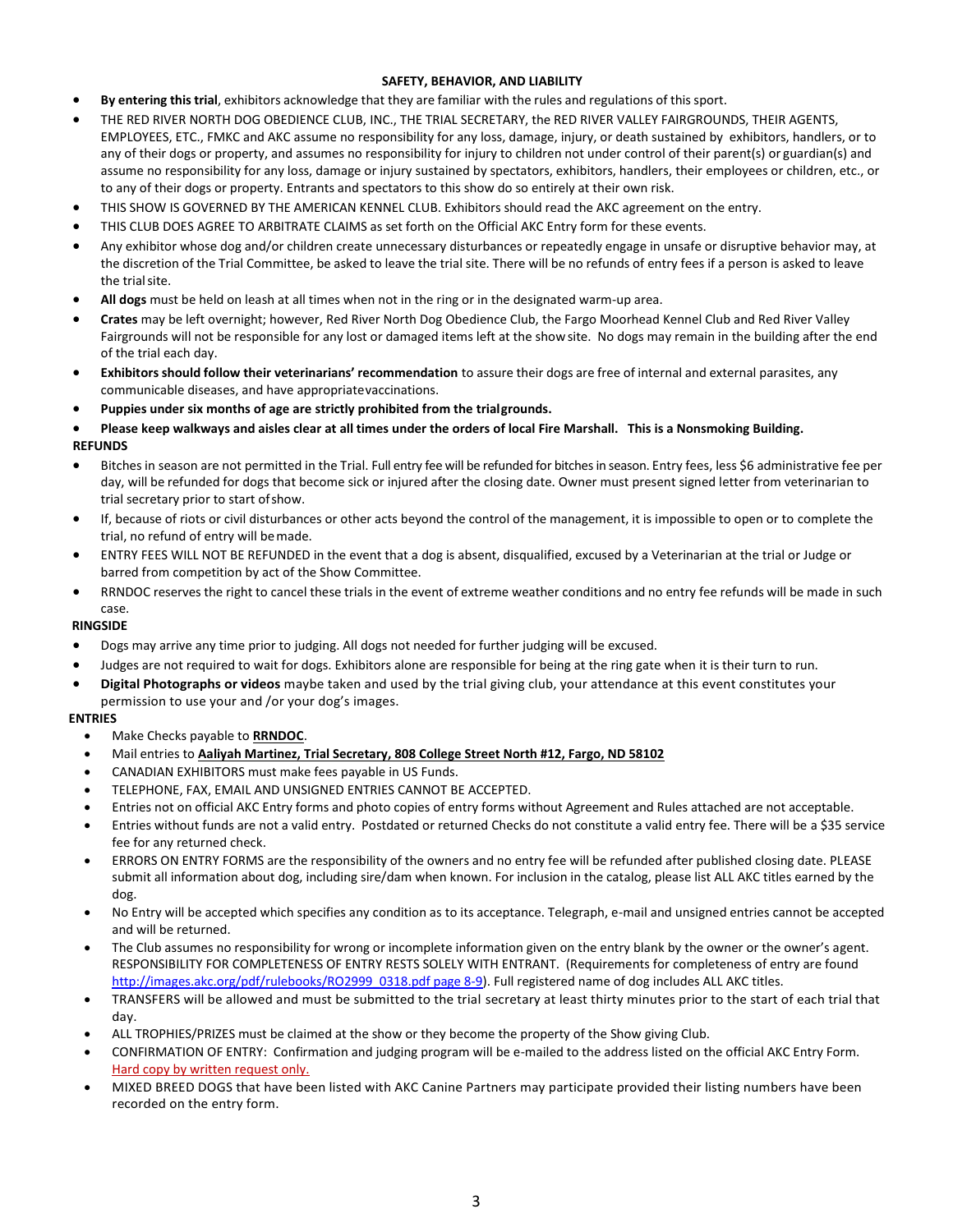# **Below are listed best practices for the Obedience/Rally trial to comply with ND, CDC and AKC guidelines.**

## **COVID-19 Safety Precautions**

- State and county guidelines are to be followed, in regards to COVID-19.
- **Face masks will not be required.**

# **There is a COVID-19 Liability Waiver that must be signed and turned in with your entry on page 10.**

**Crating**

- **Crating will be available in the building.**
- You may crate out of your car.

**Food**

NO FOOD PROVIDED ON SITE.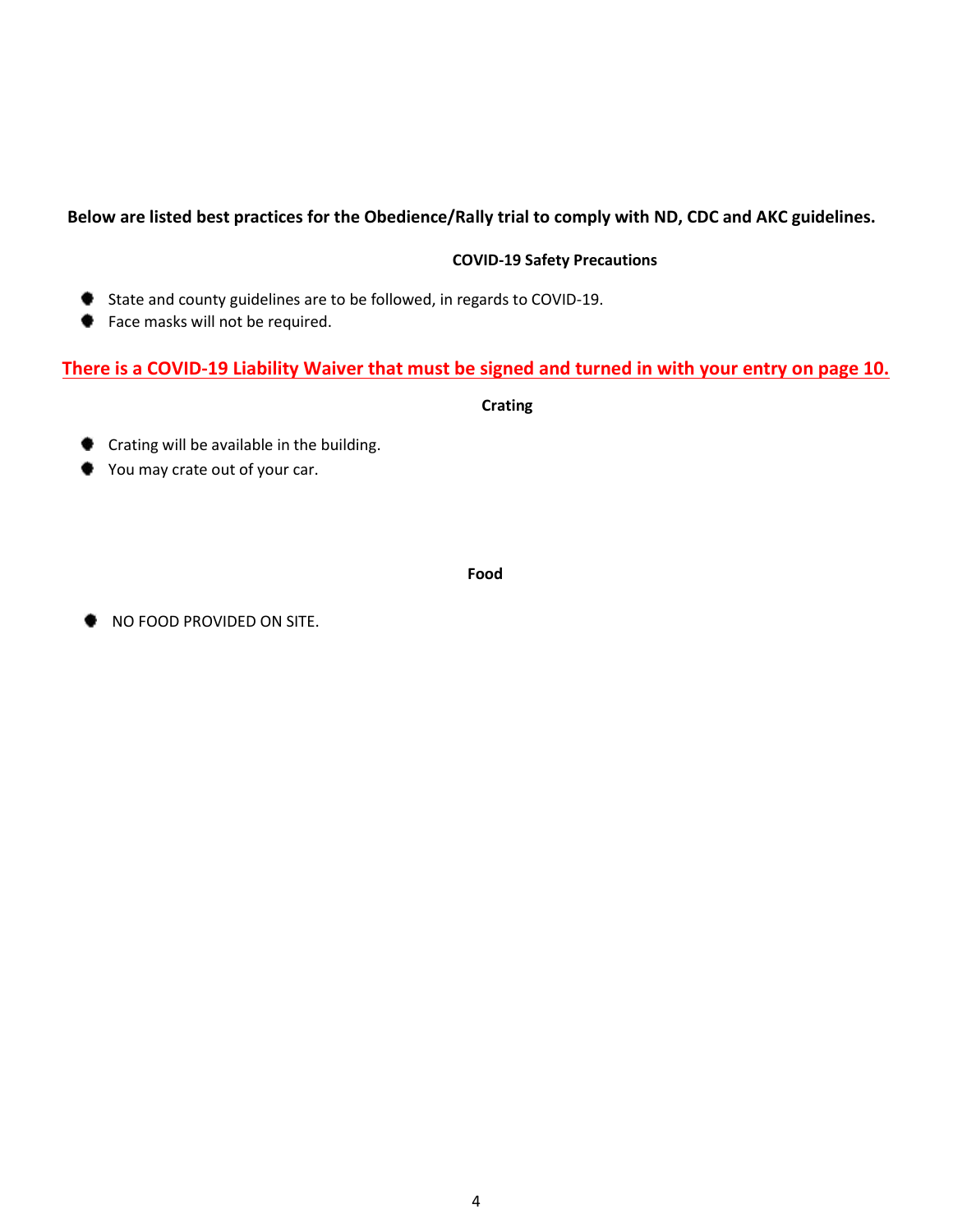## **ACCOMMODATIONS:**

## HOTELS/ MOTELS THAT ARE DOG FRIENDLY

This list is from documents provided from F-M Visitor Bureau, but please check if policies are still in effect when making reservations:

| <b>Hotel Name:</b>     | Address:           | Pet Policy:           | <b>Phone Number:</b> |
|------------------------|--------------------|-----------------------|----------------------|
| Best Western Kelly Inn | 1767 44th St. S    | No pet fee/ 2 dogs    | 701-282-2134         |
| <b>Biltmore Hotel</b>  | 3800 Main Ave      | 2 dogs - $$15/stay$   | 701-281-9700         |
| ClubHouse Hotel        | 4400 15th Ave S    | $2$ dogs - \$25/stay  | 701-282-5777         |
| Grand Inn              | 3402 14th Ave S    | 2 dogs - \$10/ stay   | 701-232-1321         |
| LaQuinta Inn           | 2355 46th St S     | No pet fee/ 2 dogs    | 701-499-2000         |
| Microtel Inn           | 705 23rd Ave E, WF | No pet fee/ 2 dogs    | 701-446-8989         |
| Motel 6                | 1202 S 36th St S   | No pet fee / 4 dogs   | 701-232-9251         |
| Ramada by Wyndham      | 3333 13th Ave S    | 2 dogs - \$15/ night  | 701-235-3333         |
| Rodeway Inn            | 731 Main Ave, WF   | 2 dogs - \$20/ $star$ | 701-282-3266         |
| Super 8 Airport        | 1101 38th St NW    | 2 dogs-\$10/ night    | 701-281-2109         |

RRNDOC recommends NOT booking at Red Roof Inn as there have been several incidents there.

The entire motel and grounds are considered within the trial limits. You will be responsible for all damage to your room and may be subject to disciplinary action in accordance with the rules of the AKC. Any abuse of the motel/adjoining area will be brought to the attention of the club sponsoring the show and the Trial Committee. Any exhibitor's entries may be refused for previous misuse of the motel facilities. This is an AKC supported measure.

> Make reservations early! We do not guarantee dogs are allowed at all these hotels. Check with motels/hotels regarding current rates and dog policy when making reservations. Some restrictions may apply.

## **EMERGENCY VETERINARY CARE**

**[Red River Animal Emergency Clinic](https://m.facebook.com/rraec/?refid=52&__tn__=CH-R)**

**4491 23rd Ave S, Fargo, ND 58103 (the old Golden Corral) Please feel free to call if you have any questions, our phone number is the same: 701-478-9299**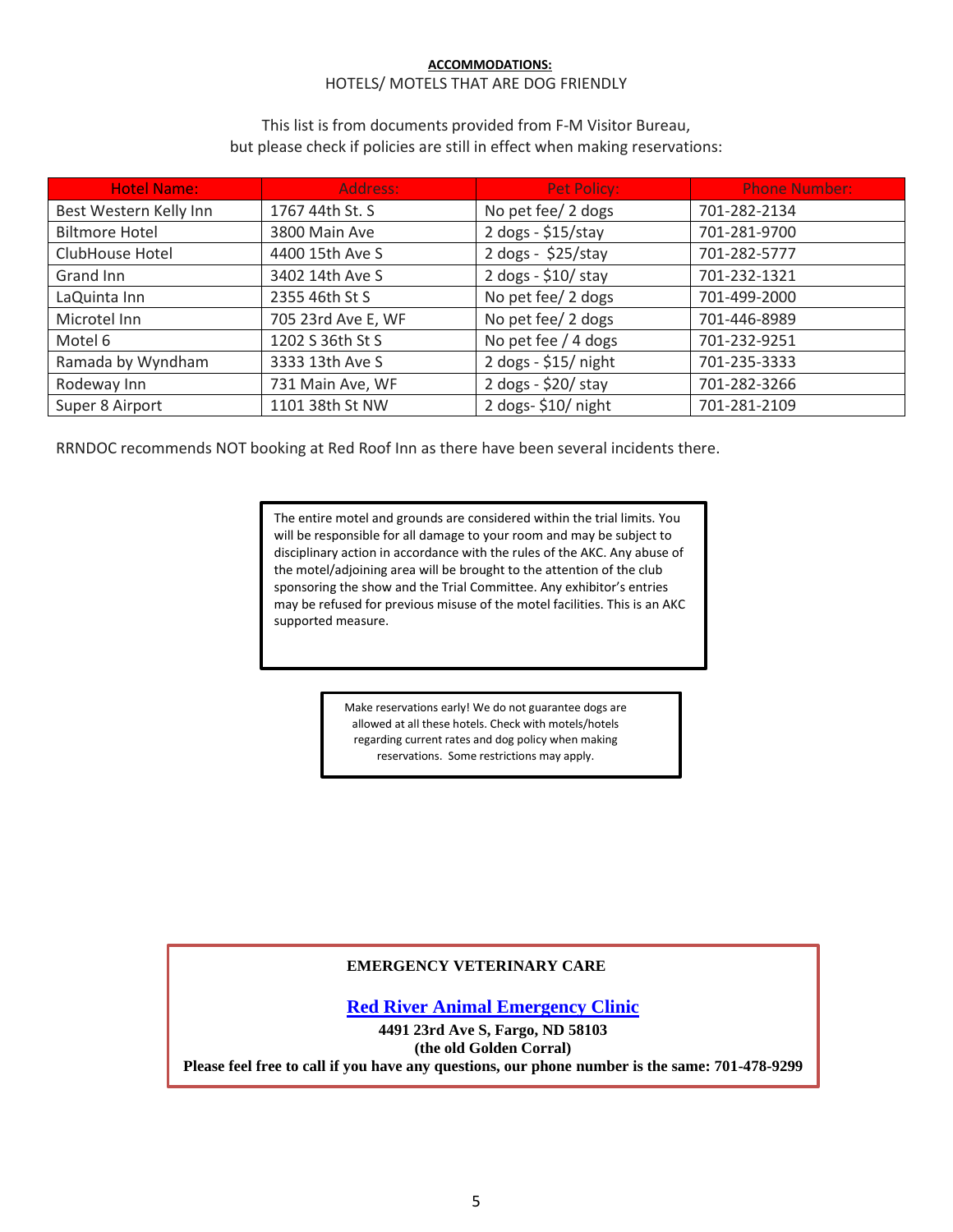# **RIBBONS, ROSETTES AND PRIZES**

| Each Dog with a Qualifying Score in a Regular/Optional Obedience/Rally ClassDark Green Ribbon |  |
|-----------------------------------------------------------------------------------------------|--|
|                                                                                               |  |
|                                                                                               |  |
|                                                                                               |  |

Handlers are requested to be available at ring side upon conclusion of the judging to receive awards. All prizes and awards must be claimed at the trial. If not, they become the property of the show giving club. No prizes will be mailed.

# **OBEDIENCE TRIALS**

# **RALLY TRIALS**

HIGHEST COMBINED SCORING DOG IN ADVANCED B & EXCELLENT B ………….….…\$10 Cash HIGHEST COMBINED SCORING DOG IN ADVANCED B/EXCELLENT B & MASTERS…\$10 Cash

The Club reserves the right to substitute trophies/awards with ones of equal or greater value. All awards, unless otherwise noted, are offered by Red River North Dog Obedience Club, Inc.

RUNOFFS: Runoff for Obedience High Combined will not be performed until the completion of Utility A, Utility B and Open B and the awarding of those classes and final tabulation by the Show Secretary. Runoff for High in Trial Obedience will be performed after the awarding of all Regular Classes and final tabulation by the Show Secretary.

Runoffs Rally Highest Combined Scoring Dog in Advanced B & Excellent B and for Highest Combined Scoring Dog in Advanced B/Excellent B & Masters will be performed at the judge's discretion after completion of Advanced B and Excellent B.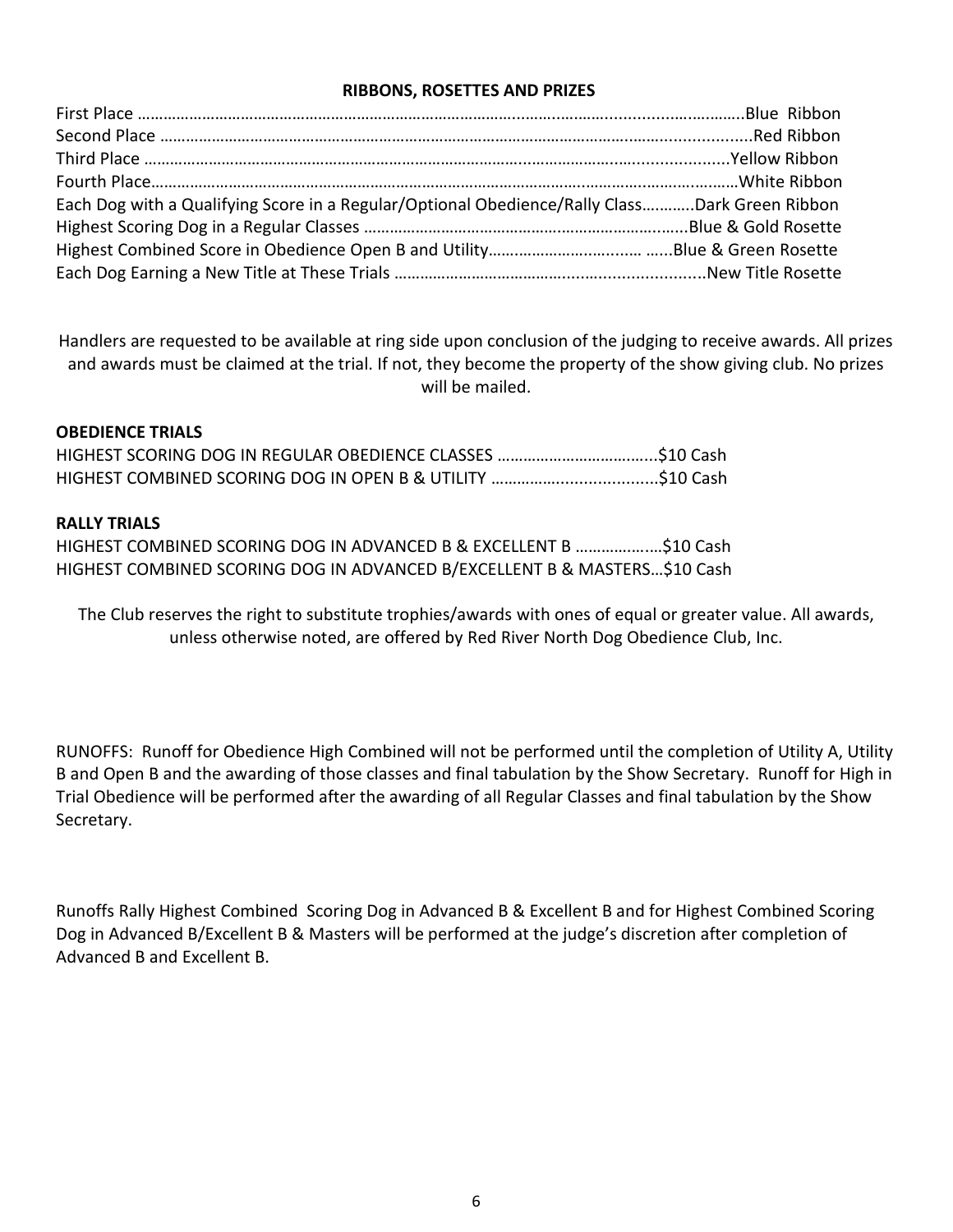## **RV PARKING RESERVATION FORM**

# Use one form for all days of parking

| Please enclose RV parking fee of \$25 per night. Make check payable to FMKC.                             |                                      |                                                                                                                         |  |
|----------------------------------------------------------------------------------------------------------|--------------------------------------|-------------------------------------------------------------------------------------------------------------------------|--|
|                                                                                                          |                                      | THURSDAY: FRIDAY: ______ SATURDAY: ______ TOTAL: _____                                                                  |  |
| Mail to:                                                                                                 |                                      | RRNDOC, c/o Lou Ann Honek, 4324 37th Avenue South, Fargo, ND 58104                                                      |  |
|                                                                                                          | <b>RUN THROUGH REGISTRATION FORM</b> |                                                                                                                         |  |
| Thursday, June 24, 2021<br>\$5.00 Dollars / 5 Minutes<br><b>Maximum Time 10 Minutes Per Dog Per Ring</b> |                                      |                                                                                                                         |  |
| <b>PAY AT RUN THRU</b>                                                                                   |                                      |                                                                                                                         |  |
| Run Thru starts at 2:00 pm Last Dog to run at 5:30 pm                                                    |                                      |                                                                                                                         |  |
| Rally course will not be offered. Rally exhibitors can reserve Run Thru time in Ring 1                   |                                      |                                                                                                                         |  |
|                                                                                                          |                                      |                                                                                                                         |  |
|                                                                                                          |                                      |                                                                                                                         |  |
| Class___________________# Minutes_______ Jump Height____________________________                         |                                      |                                                                                                                         |  |
| Class________________# Minutes______ Jump Height____________                                             |                                      |                                                                                                                         |  |
|                                                                                                          |                                      |                                                                                                                         |  |
|                                                                                                          |                                      |                                                                                                                         |  |
|                                                                                                          |                                      |                                                                                                                         |  |
| $EMAII$ OD MAIL TO.                                                                                      |                                      | All Rules Regulations and Liability Waivers apply to this event in conjunction with the RRNDOC Obedience & Rally Trials |  |

**EMAIL OR MAIL TO: RRNDOC, C/O LOU ANN HONEK, 4324 37th Avenue South, Fargo, ND, 58104 [lacharlevoix@gmail.com](mailto:lacharlevoix@gmail.comt)**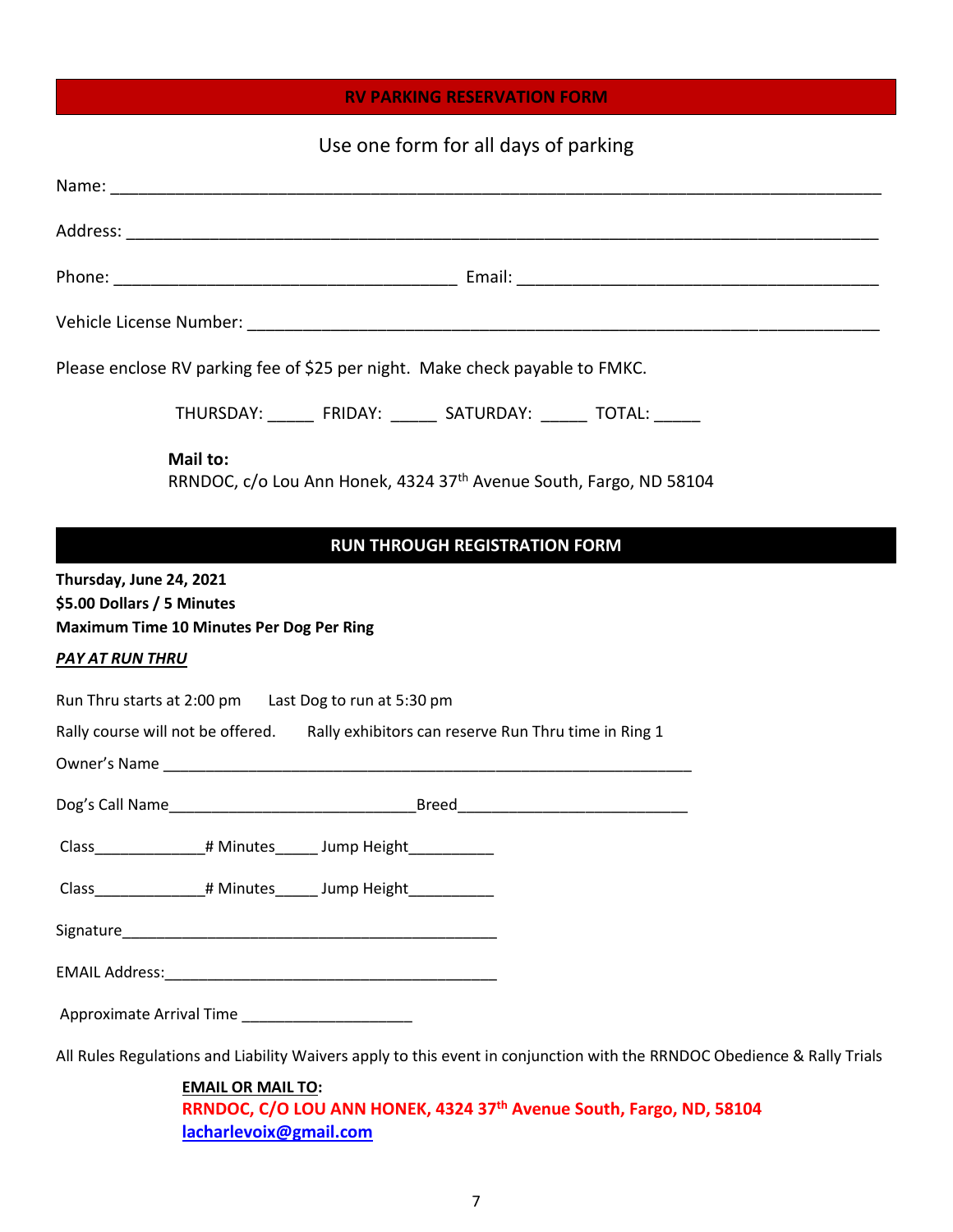#### **AGREEMENT**

**I (we) agree that the club holding this event has the right to refuse entry for cause which the club shall deem sufficient. In consideration of the acceptance of this entry and of the holding of this event and of the opportunity to have the dog judged and to win prizes, ribbons, or trophies, I (we) agree to hold the AKC, the event-giving club, their members, directors, governors, officers, agents, superintendents or event secretary and the owner and/or lessor of the premises and any provider of services that are necessary to hold this event and any employees or volunteers of the aforementioned parties, and any AKC approved judge, judging at this event, harmless from any claim for loss or injury which may be alleged to have been caused directly or indirectly to any person or thing by the act of this dog while in or about the event premises or grounds or near any entrance thereto, and I (we) personally assume all responsibility and liability for any such claim; and I (we) further agree to hold the aforementioned parties harmless from any claim for loss, injury or damage to this dog.**

**Additionally, I (we) hereby assume the sole responsibility for and agree to indemnify, defend, and save the aforementioned parties harmless from any and all loss and expense (including legal fees) by reason of the liability imposed by law upon any of the aforementioned parties for damage because of bodily injuries, including death at any time resulting there from, sustained by any person or persons, including myself (ourselves), or on account of damage to property, arising out of or in consequence of my (our) participation in this event, however such, injuries, death or property damage may be caused, and whether or not the same may have been caused or may be alleged to have been caused by negligence of the aforementioned parties or any of their employees or agents, or any other persons.**

**I (WE) AGREE THAT ANY CAUSE OF ACTION, CONTROVERSY OR CLAIM ARISING OUT OF OR RELATED TO THE ENTRY, EXHIBITION OR ATTENDANCE AT THE EVENT BETWEEN THE AKC AND THE EVENT-GIVING CLUB (UNLESS OTHERWISE STATED IN ITS PREMIUM LIST) AND MYSELF (OURSELVES) OR AS TO THE CONSTRUCTION, INTREPRETATION AND EFFECT OF THIS AGREEMENT SHALL BE SETTLED BY ARBITRATION PURSUANT TO THE APPLICABLE RULES OF THE AMERICAN ARBITRATION ASSOCIATION. HOWEVER, PRIOR TO ARBITRATION ALL APPLICABLE AKC BYLAWS, RULES, REGULATIONS AND PROCEDURES MUST FIRST BE FOLLOWED AS SET FORTH IN THE AKC CHARTER AND BYLAWS, RULES, REGULATIONS, PUBLISHED POLICIES AND GUIDELINES.**

**INSTRUCTIONS**

- 1. (Event Class) Consult the classification in this premium list. If the event class in which you are entering your dog is divided, then, in addition to designating the class, specify the particular division of the class in which you are entering your dog, i.e, **age division, color division, weight division.**
- 2. A dog must be entered in the name of the person who actually owned it at the time entries for an event closed. If a **registered dog has been acquired by a new owner it must be entered in the name of its new owner in any event for which entries closed after the date of acquirement, regardless of whether the new owner has received the registration certificate indicating that the dog is recorded in his/her name. State on entry form whether transfer application has been mailed to the AKC. (For complete rules, refer to Chapter 11, Section 3.)**
- **3. Mixed Breed dogs entering classes for Agility, Obedience, and Rally trials should mark Breed as "All-American Dog/Mixed Breed." Sire and Dam information shall remain blank for mixed breed entrants.**

I CERTIFY that I am the actual owner of the dog, or that I am the duly authorized agent of the actual owner whose name I have entered above. In consideration of the acceptance of this entry, I (we) agree to abide by the rules and regulations of the American Kennel Club in effect at the time of this event, and by any additional rules and regulations appearing in the premium list for this event, and further agree to be bound by the "Agreement" printed on the reverse side of this entry form. I (we) certify and represent that the dog entered is not a hazard to persons or other dogs. This entry is submitted for acceptance on the forgoing representation and agreement. I (we) agree to conduct myself (ourselves) in accordance with all such Rules and Regulations (including all provisions applying to discipline) and to abide by any decisions made in accord with them. **SIGNATURE** of owner or his agent duly authorized to make this entry.

| $\lambda$<br><u> 1980 - Andrea Andrew Maria (h. 1980).</u><br>1980 - Andrew Maria (h. 1980). |         |              |
|----------------------------------------------------------------------------------------------|---------|--------------|
| Telephone Number<br><u> 1989 - John Stein, amerikansk politiker († 1908)</u>                 |         |              |
| E-mail Address                                                                               |         | 1 New E-mail |
| In Case of Emergency - Name_                                                                 | Phone # |              |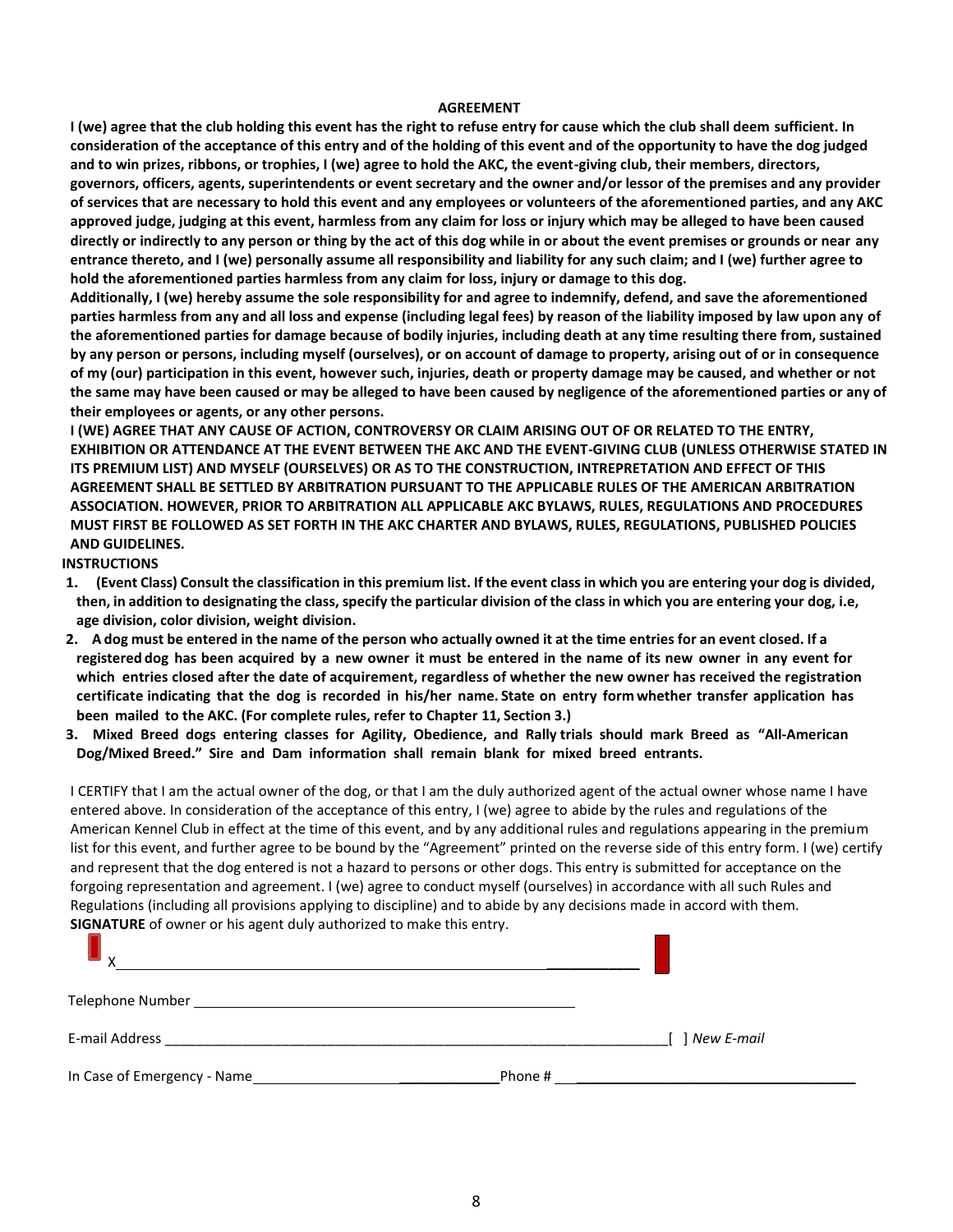#### **OFFICIAL AMERICAN KENNEL CLUB ENTRY FORM Red River North Dog Obedience Club, Inc** Expo Building, Red River Valley Fairgrounds 1805 W Main Ave, West Fargo, ND 58078

| RALLY entries are considered a separate FIRST entry from Obedience entries |         | Fridav<br>06/25/2021 | Saturday<br>06/26/2021 | Sunday<br>06/27/2021 |
|----------------------------------------------------------------------------|---------|----------------------|------------------------|----------------------|
| <b>Obedience - First Entry (each TRIAL)</b>                                | \$26.00 |                      |                        |                      |
| Obedience - Additional Entry (each TRIAL) same dog                         | \$16.00 |                      |                        |                      |
| Obedience - Additional Entry (each TRIAL) same dog                         | \$16.00 |                      |                        |                      |
| Rally - First Entry (each TRIAL)                                           | \$26.00 |                      |                        |                      |
| Rally - Additional Entry (each TRIAL) same dog                             | \$16.00 |                      |                        |                      |
| Rally - Additional Entry (each TRIAL) same dog                             | \$16.00 |                      |                        |                      |

The above entry fees include \$3.50 AKC Recording Fee & \$3.00 Event Service Fee for first entry & \$3.00 for each additional entry of the same dog in regular, non-regular & optional recordable single entry classes

### **ENTRIES CLOSE . . . 6PM . . . WEDNESDAY . . . June 8, 2022``**

**Make Checks payable to: RRNDOC AND Mail to: Aaliyah Martinez, Trial Secretary, 808 College Street North #12, Fargo, ND 58102 I ENCLOSE \$** for entry fees **I ENCLOSE \$** for Catalogs (\$3 each)

#### **TOTAL ENCLOSED \$\_\_\_\_\_\_\_\_\_**

Please type or print with black ink. IMPORTANT – Carefully read instructions before filling out.

| <b>OBEDIENCE TITLING CLASSES (check classes to be entered)</b>      |                              |
|---------------------------------------------------------------------|------------------------------|
| <b>□Novice A</b> □Novice B □Open A □Open B □Utility A □Utility B    |                              |
| PREFERRED obedience classes offered each trial (check classes to be |                              |
| entered)<br>□Preferred Novice □Preferred Open □Preferred Utility    | Obed jump height /           |
| OPTIONAL obedience classes offered each trial (check classes to be  |                              |
| entered)                                                            |                              |
| □Beg Novice A □Beg Novice B □Grad Novice □Grad Open                 |                              |
| <b>RALLY TITLING CLASSES (check classes to be entered)</b>          |                              |
| □Novice A □Novice B □Intermediate □Advanced A □Advanced B           |                              |
|                                                                     | Rally jump height _____      |
| □Excellent A □Excellent B □Master                                   |                              |
| Name of Junior Handler (if any)                                     |                              |
|                                                                     |                              |
|                                                                     |                              |
|                                                                     | <b>Bitch</b>                 |
|                                                                     |                              |
|                                                                     |                              |
|                                                                     | DATE OF BIRTH                |
|                                                                     | PLACE OF BIRTH: LIST COUNTRY |
|                                                                     |                              |
|                                                                     |                              |
|                                                                     |                              |
|                                                                     |                              |
|                                                                     |                              |
|                                                                     |                              |
|                                                                     |                              |
|                                                                     |                              |
|                                                                     |                              |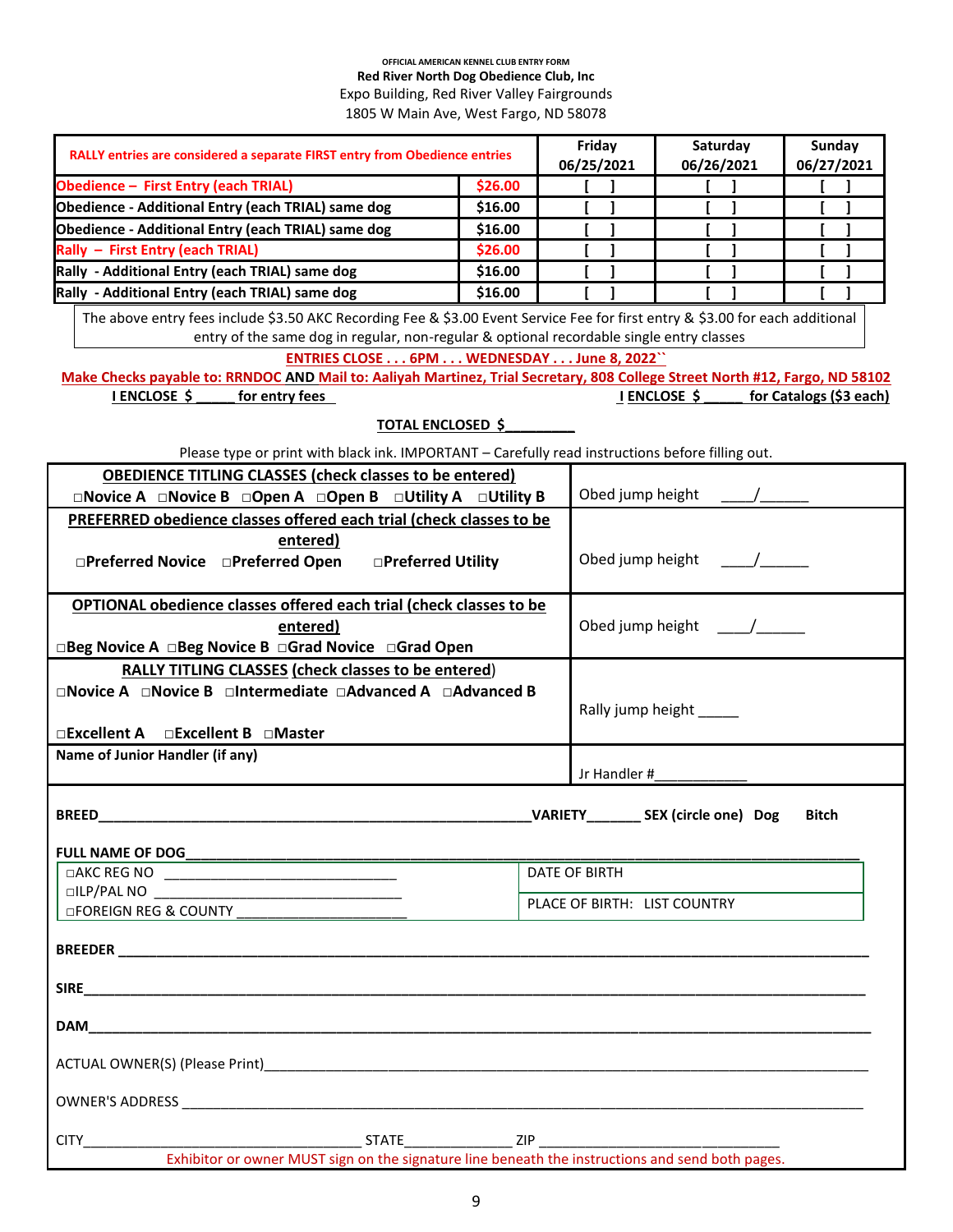# COVID-19 Liability Waiver

COVID-19 Liability Waiver The novel coronavirus which causes COVID-19 has been declared a worldwide pandemic by the World Health Organization. COVID-19 is extremely contagious and is believed to spread mainly from person-to-person contact. As a result, federal, state, and local governments and federal, state, and local health agencies recommend social distancing and limited the number of persons allowed to gather.

The Red River North Dog Obedience Club has put preventative measures in place to reduce the spread of COVID-19; however, the Red River North Dog Obedience Club cannot guarantee that you will not contract COVID-19.

By signing this agreement, I acknowledge the contagious nature of COVID-19 and voluntarily assume the risk that I may be exposed to or infected with COVID-19 by attending this event and that such exposure or infection may result in personal injury, illness, permanent disability, and death.

I understand that the risk of becoming exposed to or infected with COVID-19 at the Red River North Dog Obedience Club's obedience trial may result from my own actions, omissions, or negligence or those of others, including, but not limited to, Red River North Dog Obedience Club members, volunteers, contract workers, and program participants and their families.

I voluntarily agree to assume all of the foregoing risks and accept sole responsibility for any injury to myself (including, but not limited to, personal injury, disability, and death), illness, damage, loss, claim, liability, or expense of any kind that I may experience or incur in connection with my attendance or participation in this Red River North Dog Obedience Club event.

On my behalf, I hereby release, covenant not to sue, discharge, and hold harmless the Red River North Dog Obedience Club, its members, agents, and representatives, of and from claims, including all liabilities, claims, actions, damages, costs, or expenses of any kind arising out of or relating thereto. I understand and agree that this release includes any claims based on the actions, omission, or negligence of Red River North Dog Obedience Club, its members, agents, and representatives, whether a COVID-19 infection occurs before, during, or after participation in any Red River North Dog Obedience Club event.

I agree to abide by the rules and regulations of The American Kennel Club in effect at the time of this event, and any additional rules and regulations appearing in the premium list of this event and entry form and any decision made in accord with them. Including but not limiting to the Red River North Obedience Club Obedience/Rally Trial — COVID-19 Rules.

Printed name

Signature Date

# YOU MUST SUBMIT THIS WANER WITH YOUR ENTRY